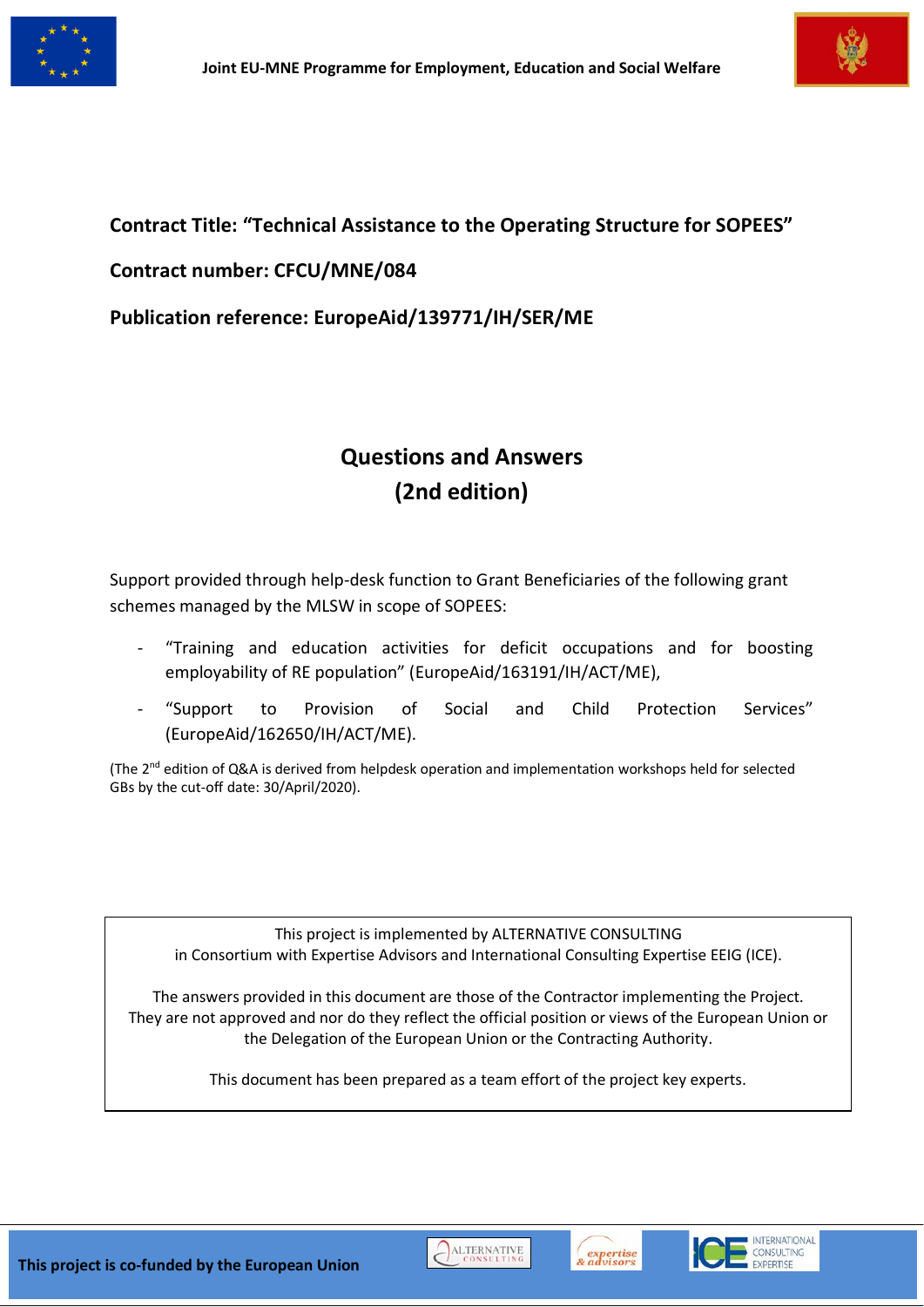





## **Questions and Answers**

Q1. Is there a template for the partnership agreement?

A1. No, such template is not developed. Grant beneficiaries are free to depict their mutual responsibilities and cooperation arrangements using their own usual practices.

Q2. Should the partnership agreement be developed, is it mandatory to have it in English?

A2. As the language of the Call for Proposals is English, applicants are advised to provide at least the translation of relevant parts of such documents into English. However, as noted in Q1, the Contracting Authority does not provide any specific template for this document.

Q3. Within the tools published, Tool 4 relates to a specific template for the timesheet(s). Shall we use this document as it is always in its entirety, or can we slightly modify the contents of the template?

A3: The timesheet tool [\(Tool 4\)](http://eesp.me/wp-content/uploads/2020/02/Tool-4-Timesheet-final.xls) is provided for instructive purposes, and contains basic elements that should be found in such document. If, within the pace of implementation, grant beneficiaries find that the template needs to be amended, it can be done so, however in the cases of significant changes, it is recommended to consult the helpdesk (and CA if need be) prior to using such amended template.

Q4. Shall we prepare a 'note to the file' for the purchases below 2,500 EUR?

A4. As mentioned in the Tool 5 – [Procurement procedures,](http://eesp.me/wp-content/uploads/2020/02/Tool-5-Procurement-procedures.docx) *'The beneficiaries may procure supplies or services based on invoice (asking one provider/supplier for pro-forma invoice) for services/supplies below 2,500 EUR. Providers/suppliers should demonstrate clear preparedness and ability to supply goods/supplies or deliver services as required. It is always recommended to archive records (documentary proofs) of the procedure (such as e-mail enquiry by grant beneficiary and pro-forma invoice by supplier/provider received).'* Notes to the files may be prepared, in line with the grant beneficiaries' normal procurement/purchasing practices.

Q5. Should the 'note to tender' be developed and signed for each single tender procedure?

A5. A ['note to tender'](http://eesp.me/wp-content/uploads/2020/02/Tool-5-Note-on-Tender-Single-tenders-or-Negotiated-procedures.docx) is developed as a part of the 'single tender package', and should be developed (signed) for each single tender procedure within the grant action.

Q6. As a part of our grant action, a visibility related procurement is planned, to the amount of 20,000 EUR. Shall we use the single tender procedure?

A6. Yes.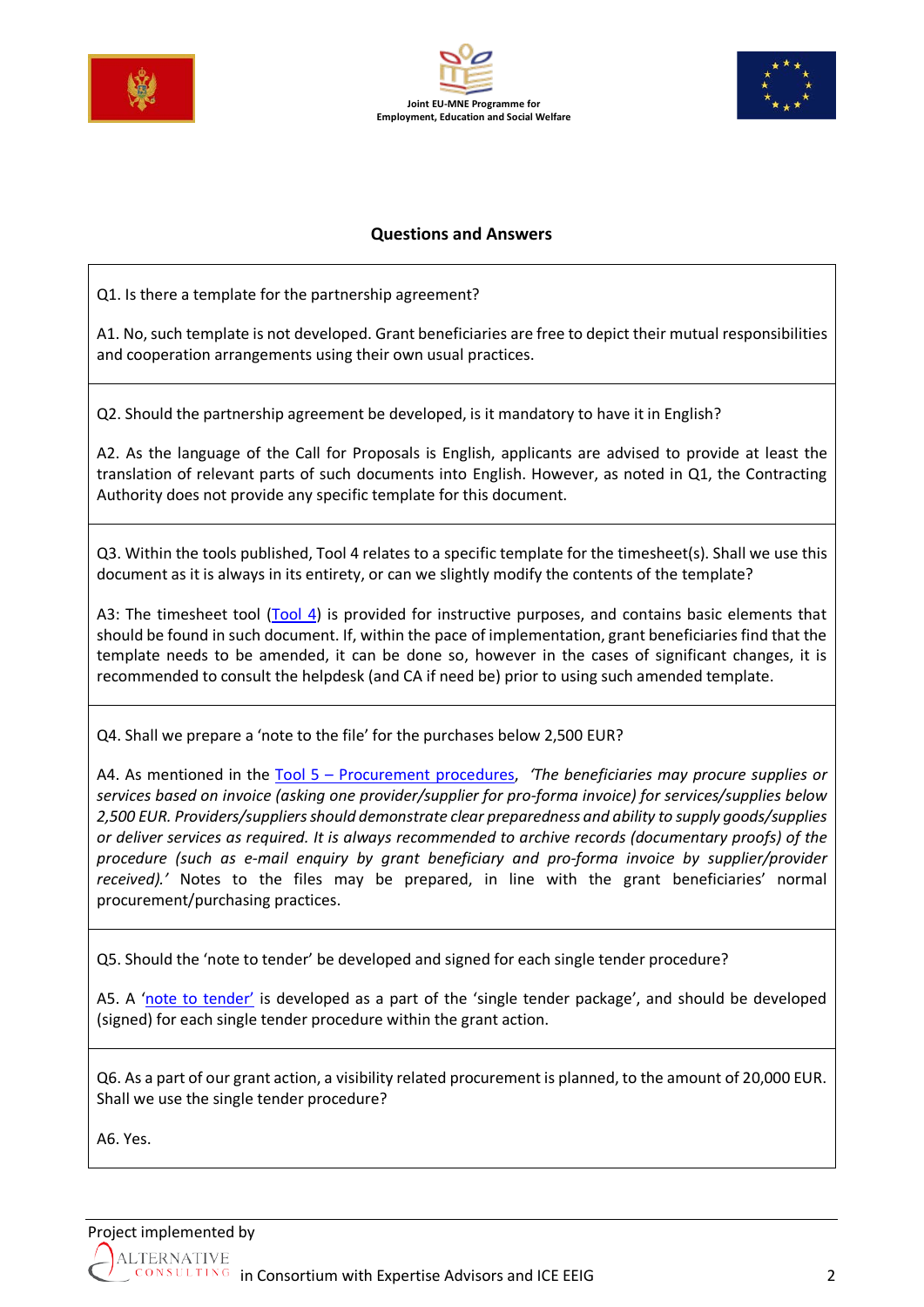





Q7. Can we invite private entities to take part in tender procedures?

A7. Yes.

Q8. If our suppliers/service providers are outside of the VAT system (they do not charge VAT), what shall we do in regard to VAT exemption?

A8. The CFCU's Guide on VAT exemption can be found at

[http://www.cfcu.gov.me/biblioteka/dokumenta/,](http://www.cfcu.gov.me/biblioteka/dokumenta/) however if an entity is not charging VAT, exemption is not applicable.

Q9. Within our grant action we planned to sub-contract an expert to provide us with support in secondary procurement procedures. The amount is above 2,500 EUR. Shall we develop a single tender package for these services?

A9. Yes. You are also advised to have such expert sign the [Declaration](http://eesp.me/wp-content/uploads/2020/03/a3_decl_ob_conf_en.doc) on objectivity and impartiality for all secondary procedures planned within the grant action, where they shall take part in the preparation of single tender documents, in line with the instruction provided in the document '*To be completed by all persons involved in preparing terms of reference, technical specifications or other documents relating to the (call for tenders) (call for proposals).'*

Q10. Are there any tender packages for works?

A10. No, such packages are not developed. Applicants may advise DS1 PRAG Annexes, that contain tender dossier for simplified tender procedure in cases of works.

Q11. Are salaries of national administration eligible?

A11. Please note that standard General conditions for grants, article 14.11 states that *'salary costs of the personnel of national administrations, unless otherwise specified in the special conditions and only to the extent that they relate to the cost of activities which the relevant public authority would not carry out if the action were not undertaken'* are NOT considered eligible. Please check whether this article has been derogated in your Special conditions.

Q12. Are there any special rules in relation to the employment of project staff in partner organizations?

A12. The term 'beneficiary(ies)' refers collectively to all beneficiaries, including the coordinator of the action and co-applicants. Hence, provisions related to the cost of staff assigned to the action in Article 14.2 of the General conditions relate also to 'partner organizations' i.e. co-applicants. Recruitment, employment, and staff's carrying out of related duties, needs to be in line with the grant contract, applicable national legislation and beneficiaries' practices. The eligible costs are constituted by gross salaries or wages in respect of the actual time devoted to the project and include income taxes, social security etc., and other statutory costs included in the remuneration, provided they are standard human resources policy of the beneficiary and can be proved by supporting documents of the beneficiary (or affiliated entity).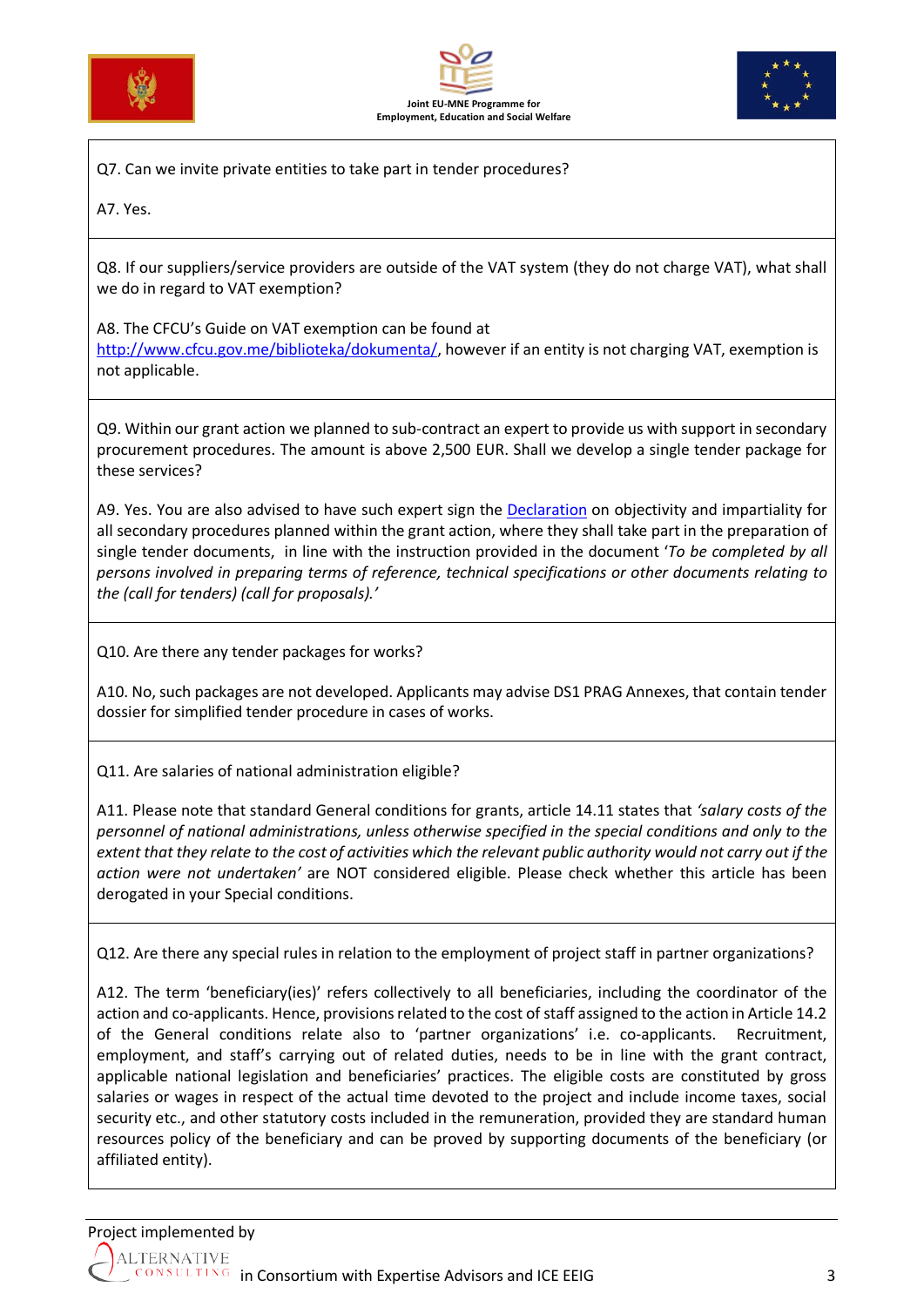





Q13. What is the maximum number of installments to be paid to contractors?

A13. Please note that rules in relation to payments are defined in general condition templates for services, supplies and works (simplified procedures and above) in the articles titled 'Payment and interest on late payment'. Number of installments to be paid to contractors (and amount of such installments) will vary from situation to situation, hence no maximum number of such is defined as a general rule (note however that in the cases of global price service contracts, under the simplified procedure and above, lasting less than 2 years, the number of payments will be, for example 2).

Q14. Do partner organizations provide individual reports (interim and final reports)?

A14. No, in line with the Article 2.1 of the General conditions, '*The coordinator shall collect all the necessary information and draw up consolidated interim and final report'.* The term 'coordinator' refers to the beneficiary identified as the coordinator in the Special conditions (this is the Lead Applicant).

Q15. Shall partner organizations have separate bank accounts? Do partner organizations manage their own finances within the action?

A15. According to the General conditions, Article 1.5 the grant beneficiaries shall '*agree upon appropriate internal arrangements for the internal coordination and representation of the beneficiary(ies) vis-a-vis the contracting authority for any matter concerning this contract, consistent with the provisions of this contract and in compliance with the applicable legislation(s)'*. Arising from this, the management of partnership, including in financial terms should be agreed between the partners. Accounts (Article 16.1, General conditions), *'shall enable income and expenditure relating to the action to be easily traced, identified and verified*' – hence, a separate bank account may assist in the adherence to this rule, but it is not a mandatory feature arising from your grant contract. Grant beneficiaries are reminded to use [Tool 2 \(Accounting](http://eesp.me/wp-content/uploads/2020/03/Tool-2-Accounting-system-checklist-final.xls)  [system checklist\)](http://eesp.me/wp-content/uploads/2020/03/Tool-2-Accounting-system-checklist-final.xls) to further self-evaluate accounting requirements.

Q16. Can you elaborate on the VAT exemption? Do partner organizations need to submit a copy of the contract to the Tax Authority and how can they be exempted from VAT if they are not signatories to the contract?

A16. The parties to the grant contract are ALL grant beneficiaries and the contracting authority. For details on VAT exemption procedure please consult the CFCU's Guide on VAT exemption that can be found at [http://www.cfcu.gov.me/biblioteka/dokumenta/.](http://www.cfcu.gov.me/biblioteka/dokumenta/)

Q17. Are travel expensed paid using Via Michelin calculations? Do we need to have invoices for travel expenses?

A17. Please note that documentary proofs of purchase, for the direct eligible costs are, inter alia, invoices and receipts. Beneficiaries may reimburse travel and subsistence costs of the action to their staff on the basis of real costs incurred by their staff (documented by invoices) or on the basis of per diems (daily allowances).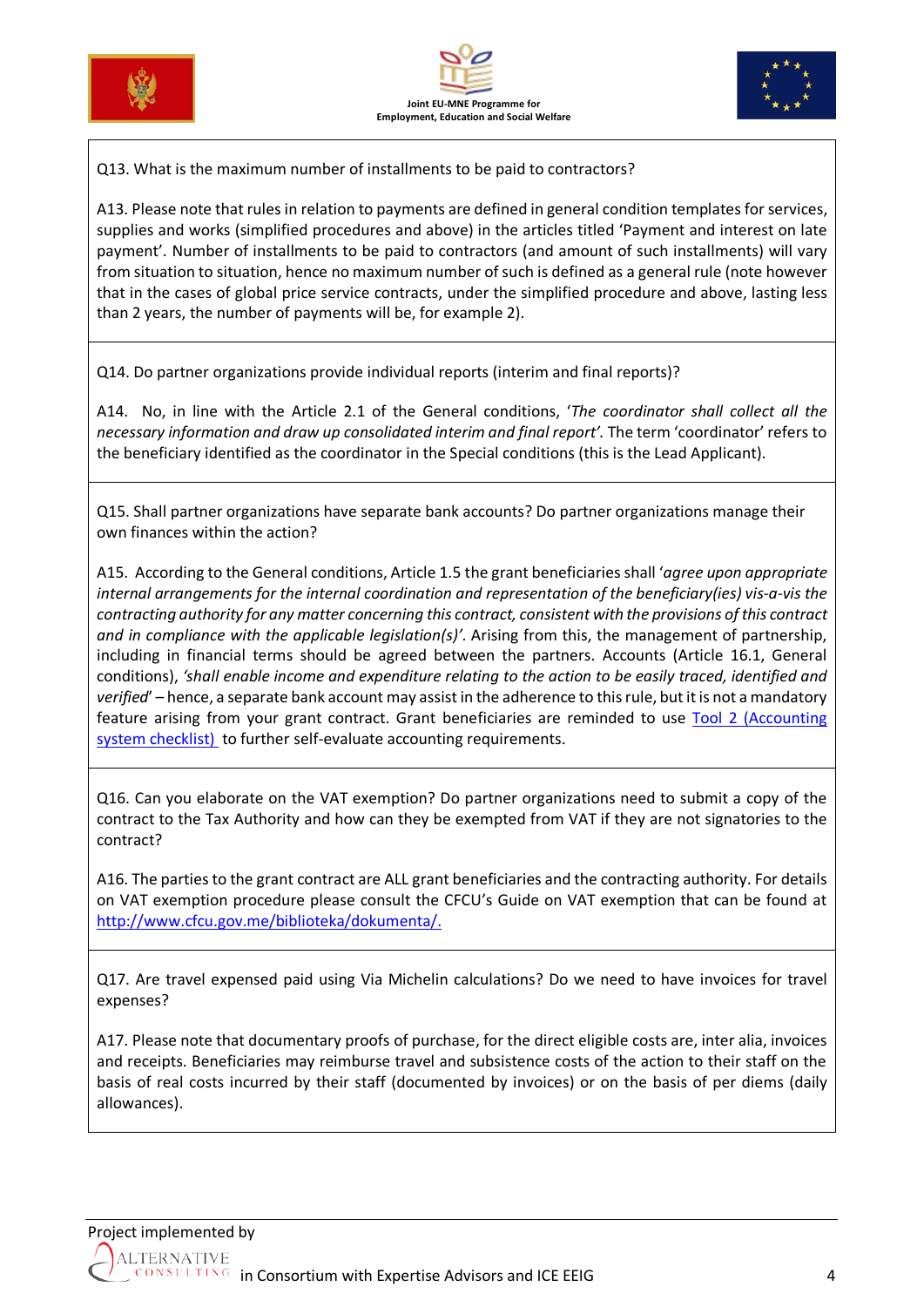





Q18. Are there any templates for travel orders?

A18. No, the grant beneficiaries are advised to use their own internal templates for both travel orders and for reporting on the missions including travels.

Q19. If we have invited 3 entities to a single tender, do we also need to receive 3 valid offers?

A19. In simplified procedures, as defined in PRAG (section 3.5.2 in cases of services for example), the contracting authority draws up a list of at least three service providers and justifies its choice. If, having consulted the tenderers, the contracting authority receives only one tender that is administratively and technically valid, the contract may be awarded provided that the award criteria are met. In single tender procedures, as described in [Tool 5,](http://eesp.me/wp-content/uploads/2020/03/Tool-5-Procurement-procedures.docx) contracts may be awarded based on a single tender. The grant beneficiary might decide to contact/compare more offers if it considers that this would improve efficiency of the procedure (i.e. improve quality of supplier/provided goods or services or decrease prices). However, it is sufficient to invite one entity/receive one valid offer (provided of course all Annex IV principles are respected).

Q20. What is the deadline for the submission of the Communication plan?

A20. As a general rule, such plan shall be developed and submitted to the Contracting Authority one month after the start of the action.

Q21. How can we change the location of the counselling office, a community-based service which is to be developed within the grant action? Originally, we intended to launch it at the locality A, but currently, we are considering revising this original plan.

A21. All steps and procedures for the contract modification, including activities are described in section Grant contract modifications of the [Guidelines for project implementation by Grant Beneficiaries.](http://eesp.me/wp-content/uploads/2020/02/Annex-II-Guidelines-for-project-implementation-by-grant-beneficiaries.pdf) Please also note that no amendment to the grant contract (either unilateral or by addendum) may call into question the initial award of the grant or the equal treatment of applicants.

Q22. Are there any special rules for the payment of fees for staff working in CSWs or in schools?

A22. Please consult Q11.

Q23. Can we obtain a VAT exemption for the expenditure under indirect costs?

A23. As a general rule, beneficiaries have to apply for tax (including VAT) exemption whenever possible. Steps related to the procedures can be found at the CFCU's Guide on VAT exemption: [http://www.cfcu.gov.me/biblioteka/dokumenta/.](http://www.cfcu.gov.me/biblioteka/dokumenta/)

Q24. How can we pay per diems to the seminar participants?

A24. Beneficiaries may reimburse the costs of accommodation, meals, local travel…) on the basis of per diems (daily allowances), according to their own human resources procedures. 'Per diems' are not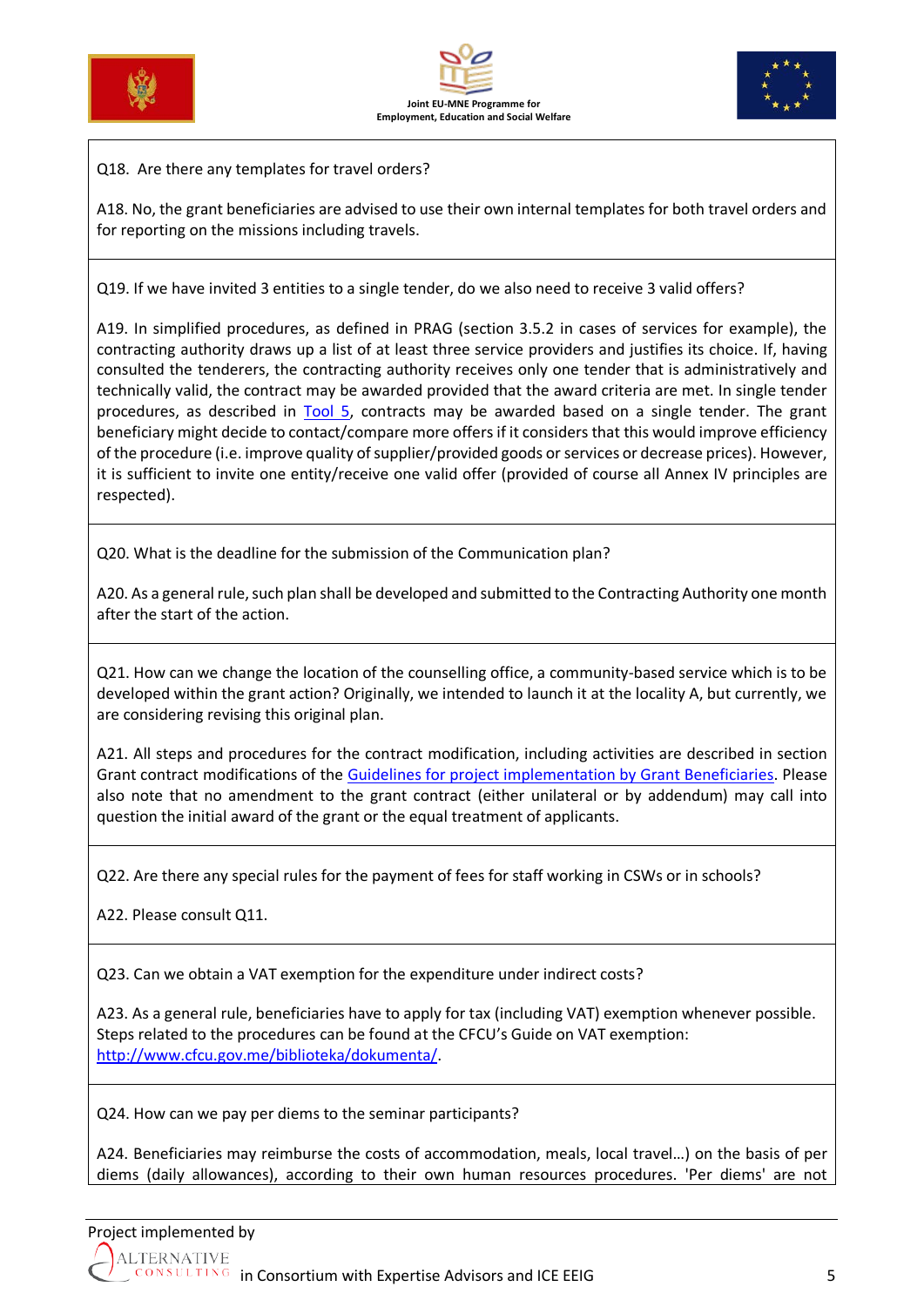





considered a simplified cost option for the purposes of EU financing when a beneficiary reimburses a fixed amount to its staff in accordance with its staff rules and requests the reimbursement of that same amount in the budget of the action. Such per diems are considered actual costs, as any other. Where a 'per diem' is agreed, not all supporting documents are required (restaurant's bills, fuel invoice, taxi slips…), but only those proving that the travel/participation at the seminar actually took place.

Q25. In Tool 7, (Quarterly Monitoring Information) in the section on budget expenditure, do we present only the funds spent from the EU grant, or also our co-financing?

A25. The section mentioned is related to your entire budget, including the funds received from the CA and any co-financing, hence it relates to total grant related expenditure paid.

Q26. How can we revise the agreed Procurement plan?

A26. In cases of revisions, you will notify the Contracting Authority on such revisions. In terms of the reporting on the execution of the Procurement Plan, you shall use Tool 7, and present the events that took place (launching of tenders, submission of invitations, selection…..) in applicable section of this Tool, for the purposes of monitoring.

Q27. Can you please clarify if project coordinator's and project assistant's costs are to be presented in Budget heading 6?

A27. As a general rule, such costs are presented in Budget heading 1 (human resources), as they are essential for the implementation of the Action.

Q28. What is the level of detail expected in the applicable sections on service/technical specification within the Part A of the single tender package? We find it unusual not to have a template for the terms of reference for service contract. Shall we then describe all requirements usually presented in the ToR in this section? For example, experts' requirements etc.?

A28. If grant beneficiaries find the section on service specification in part A document of the single tender package overly simplified, a template for ToR published within the simplified tender procedure package can as well be used. In all cases, yes, all requirements, scope of work, timing, specification of outputs etc. shall be described in applicable section of the single tender package, document A. This extends to selection criteria if they are included in the tender.

Q29. Single tender package does not include an evaluation grid. How can we then evaluate/assess technical quality of the offers received?

A29. If a technical quality of the offers (using best value for money as the award criteria) is evaluated/assessed, grant beneficiaries are advised to develop appropriate assessment tools for these purposes and include them in part A of the single tender packages. An evaluation grid, already a part of the package for the simplified tender procedure, can be used (global price or fees).

Q30. Who shall complete the Services required column in Part B of the single tender package?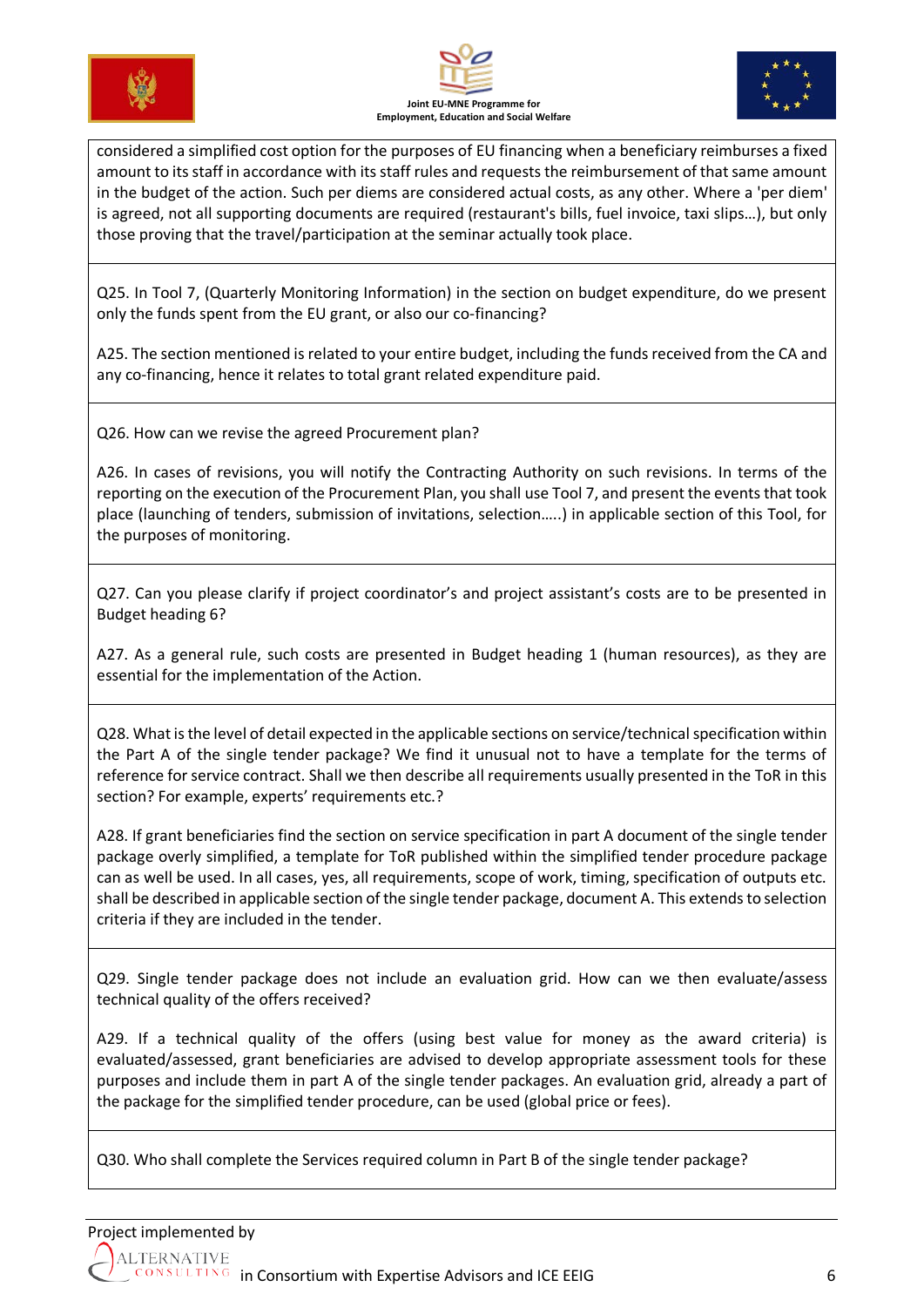





A30. This column shall fully reflect the service specification/technical specification presented in the Part A of the single tender package. To that end, it may be pre-completed by the entity launching tender. Potential service providers shall use columns 3 and 4 to present their offers.

Q31. Can you please clarify if contracts with trainers and evaluators, presented in the budget heading 5, are to be presented in the procurement plan? These will be the contracts with private entities.

A31. Yes, they should be presented in the procurement plans.

Q32. Shall Tools 6 and 11 (Procurement Plan, Communication Plan) be completed for the entire action?

A32. Yes, these are the procurement and communication plans that cover your entire grant action, from start to end.

Q33. Can we address helpdesk only via email?

A33. No, individual consultation sessions are also possible and welcomed.

Q34. Can we suspend the contract?

A34. Yes, both grant beneficiaries and the Contracting Authority may suspend the contract. The articles defining the suspensions are explained in Articles 11.2-11.7 of the General Conditions. The coordinator may suspend implementation of the action, or any part thereof, if exceptional circumstances, notably of force majeure, make such implementation excessively difficult or dangerous. If the contract is not terminated as the consequence of the suspension, the beneficiary(ies) shall endeavor to minimize the time of its suspension and any possible damage and shall resume implementation once circumstances allow, informing the contracting authority accordingly.

Q35. Can you please clarify our reporting obligations?

A35. Your reporting obligations are described in Article 2 of your General conditions. In principle, you will be submitting an Interim report following the 12 months of implementation, and a final report following the end of the action. The reporting period is intended as a twelve-month period unless otherwise provided for in the Special conditions. When the remaining period to the end of the action is up to 18 months, the reporting period shall cover it entirely.

Q36. Is alcohol an eligible cost?

Q36. In principle, consumption of alcohol at trainings, public events etc. is not considered necessary for the implementation of the action; and as such considered eligible. However, in some specific circumstances, such as training of waiters, for example, such cost relates to a consumable necessary for the implementation of the action, i.e. learning.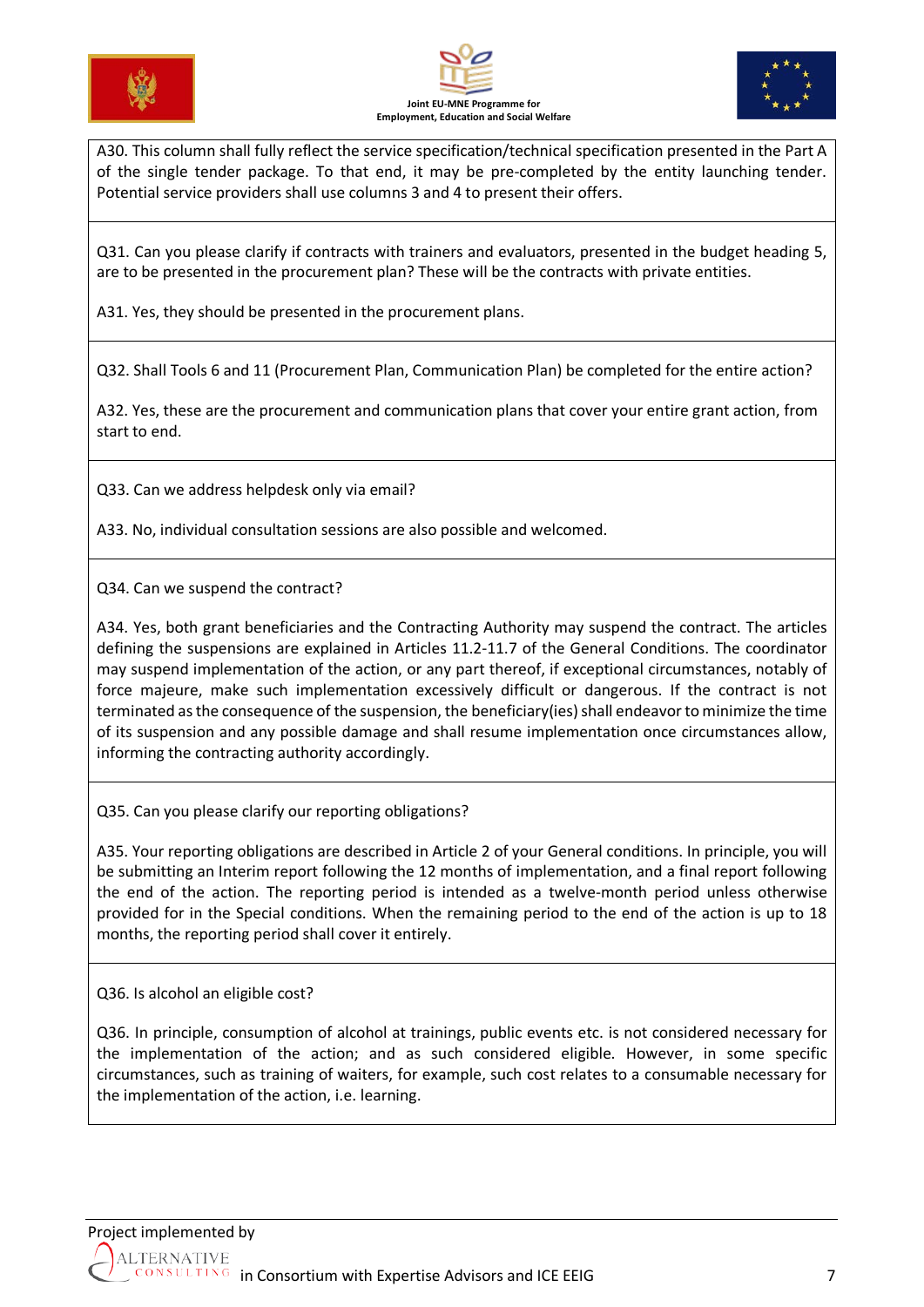





Q37. We are planning to sub-contract an accountant under the action. When shall their contract start? After the start of the action or on the day when the CA transfers the payment?

A37. Both dates are possible, depending on your contracted budget and needs. Grant contract enters into force on the date when the second of the two parties signs the contract; however, the implementation starts either the following day or on a later specific date, as defined by the beneficiary and the CA, regardless of when the initial pre-financing is paid.

Q38. Shall all human resources staff be asked to complete timesheets, regardless of the % of time they work under the project?

A38. Yes, a pro-rata system based on estimations cannot be used to justify direct costs, including those of staff. For example, it may be accepted that a project officer works 20% on a contract if supported by timesheets, justifying that she/he actually worked those hours or days on this action.

Q39. Can project results (impact, outcomes, outputs) be modified?

A39. Modification of project results shall be set in writing, by the exchange of letters between the GB and the CA. Indicators and targets may be modified unilaterally, whereas the CA is informed on those modification at the latest in the next report (interim, final).

Q40. Can you provide some advice in relation to the activities to be presented in the Communication Plan?

A40. Please consult your Description of the Action (DoA) and Budget and present all visibility and communication activities planned there, in your Communication plans, without adding any additional activities that are not a part of the DoA/budget.

Q41. Shall we state maximum budget available in secondary procurement packages for a supply contract?

A41. No.

Q42. May we state maximum budget available in a secondary procurement of services?

A42. Yes.

Q43. Is it possible to prepare a single tender package using the local language (Montenegrin)?

A43. Single tender procurement documents can be written in the Montenegrin language (translated package of documents available under Tool 5) and offers can be in the Montenegrin language, if this is explicitly stated/requested in the tender documents. You may decide to translate relevant parts of such dossiers into English for future audit purposes.

Q44. Are there any single tender package templates in the local language?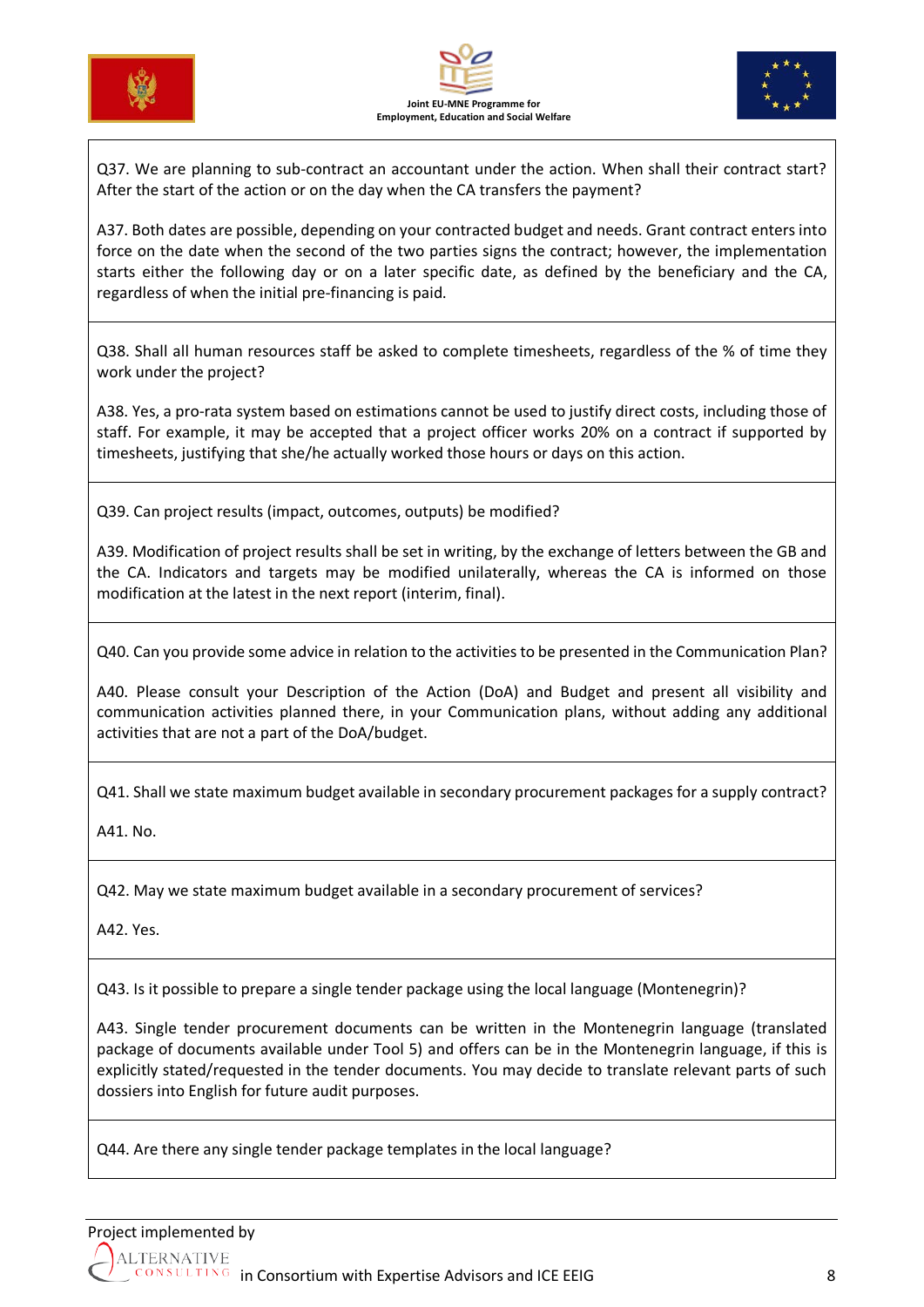





A44. No.

Q45. Can we initiate procurement earlier than planned (in the Procurement plan)?

A45. Procurement plan is an indication of your plans, and as such can be revised. Should you decide to initiate some procedures earlier than planned, you can simply notify the Contracting Authority on these events, prior to submitting invitations.

Q46. When shall we submit the next request for payment?

A46. The frequency of pre-financing payments depends on the duration of the action and on the total amount of the grant. The option applicable to the action in question will therefore be stated in Article 4 of the Special conditions of the contract. In Option 2 (consult Article 15.1 of the General conditions, also described in applicable section in the Guidelines for Project implementation by Grant Beneficiaries), if at the end of the reporting period eligible costs incurred are less than 70% of the last payment (and 100% of the preceding payments), the further pre-financing payment may not be paid in full. If the coordinator presents a payment request, the payment is reduced by the amount corresponding to the difference between the 70% of the last pre-financing payment (and 100% of the preceding payments) and the part of the eligible costs incurred that is financed by the contracting authority. Alternatively, the coordinator may present a summary of the progress of the action, and present a payment request later, when the 70% threshold is reached (the narrative and financial report have then to cover the elapsed period since the last payment request). The following reporting period starts anew from the end date of the period covered by the payment request.

Q47. Is there any template for a breakdown of expenditures that shall be submitted alongside the report?

A47. There is no particular template. The Beneficiary has to provide a list detailing each item of expenditure incurred in the period covered by the report, and indicating for each its *title, amount, relevant heading in the Budget of the Action and the reference of the justifying document,* annexed to it.

Q48. Can we evaluate offers received within the single tender procedure without the Evaluation Committee?

A48. In single tender procedures, the evaluation committee is not necessary, evaluation may be done based on YES/NO criteria, with no scoring. Taking into consideration that single tender procedures are actually negotiation procedures, where applicable, we advise that persons participating in the negotiation process are nominated and that they prepare the Negotiation Report. The authorizing officer within the grant beneficiaries' organization afterwards approves the Negotiation Report (it should not be the same person participating in the process and evaluating offers).

Q49. If we decide to invite more parties to submit offers, using single tender procedure, shall a list of invited entities be shared with all those invited to submit an offer?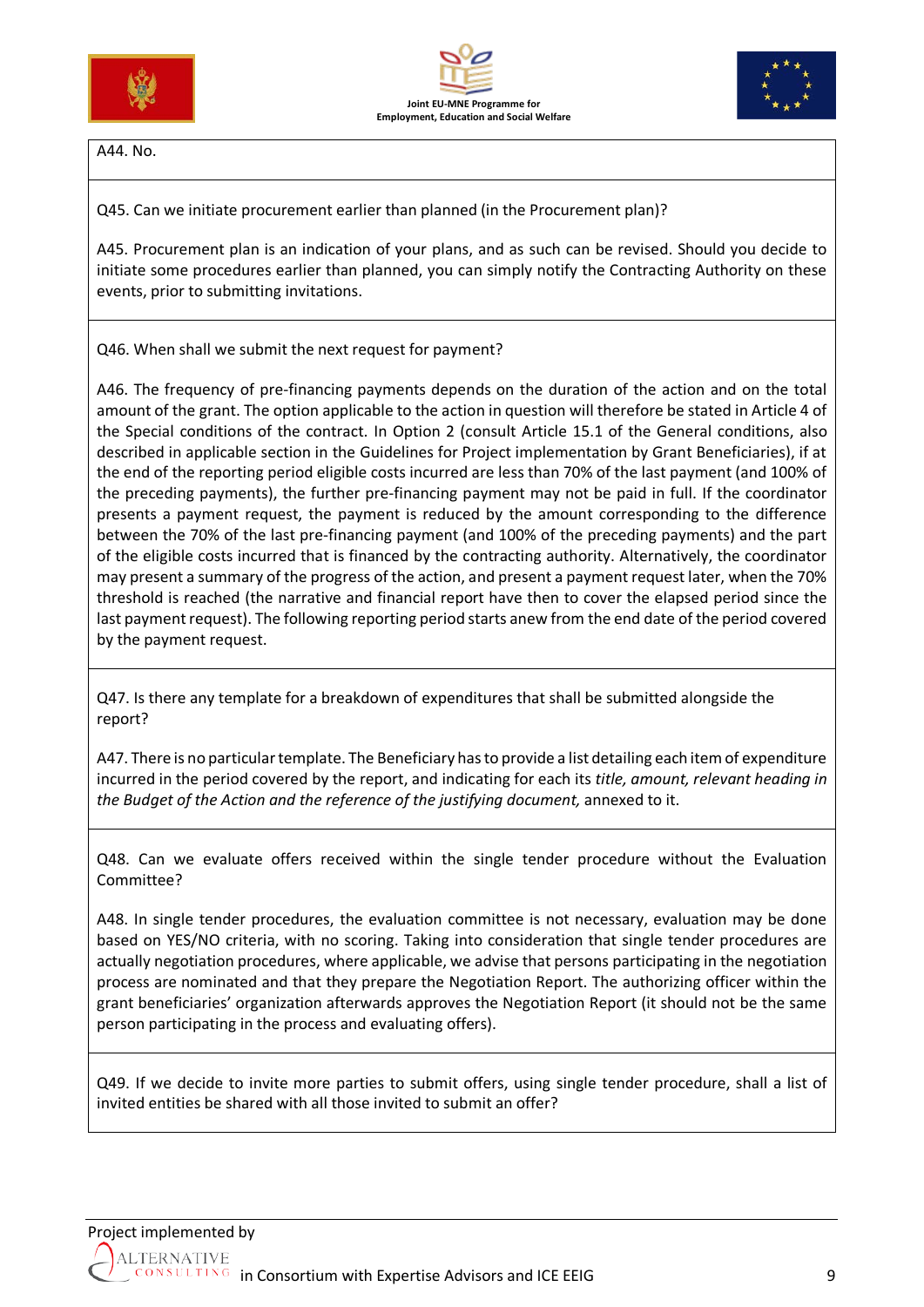





A49. A list of invited entities may be prepared using a template provided in the package for a simplified procedure. Informing all invited parties on these details is considered a good practice.

Q50. Shall we complete a negotiation report (Annex A10a) once a simplified procedure is finalized?

A50. Only in cases where negotiation took place. In the event of a failure of the simplified procedure, the contract may be concluded by negotiated procedure – in these cases Annex A10a must be completed. Otherwise, the Evaluation Report template shall be used.

Q51. What does it mean 80/20 at the criteria in determining best value for money?

A51. The best value for money is established by weighting technical quality against price on an 80/20 basis. This is done by multiplying: - the scores awarded to the technical offers by 0.80; - the scores awarded to the financial offers by 0.20.

Q52. Our project duration is 12 months, and we planned a 12-month rental for the project office, however we still did not contract the rental provider. What shall we do?

A52. Your costs related to rental provider, under the grant action have to be related to and generated by activities carried out **within the implementation period of the action** (as defined in Article 2 of the Special conditions). Shall some unspent costs or *'savings* occur, you may either claim less costs than contracted (as contracted budget amount is a maximum estimate) or, if justified and reasonable, request a budget modification.

Q53. We would appreciate a clarification in relation to the role of the Government of Montenegro in cofinancing of our grant action, referring to the instruction to visualise their logo in our visibility materials. As you know, the project partners will provide co-financing through salaries of two project team members, who are premanent employees of partner institutions.

A53. The visual identity of the grant actions is a reflection of the SOPEES Programme, which is in its entirety funded by both EU and Montenegro. For further details, please consult [https://ec.europa.eu/neighbourhood](https://ec.europa.eu/neighbourhood-enlargement/sites/near/files/pdf/montenegro/ipa/2015/ipa_2015_2017_037895_me_multiannual_action_programme.pdf)[enlargement/sites/near/files/pdf/montenegro/ipa/2015/ipa\\_2015\\_2017\\_037895\\_me\\_multiannual\\_acti](https://ec.europa.eu/neighbourhood-enlargement/sites/near/files/pdf/montenegro/ipa/2015/ipa_2015_2017_037895_me_multiannual_action_programme.pdf)

on programme.pdf (section 3, Budget).

Q54. Can our co-financing be in a form of fuel, or electricity bills? Can this co-financing cover only a part of these bills (for example 50 EUR on an electricity bill totaling 195 EUR)?

A54. Co-financing to the action may constitute a part/total expenditure of any related budget line within your overall contracted budget. Co-financing is presented as a percentage of the total contracted amount, and it cannot be a part of the only one or two budget lines.

Q55. What to do in cases of supply tenders where suppliers are offering prices that are exceeding the available budget?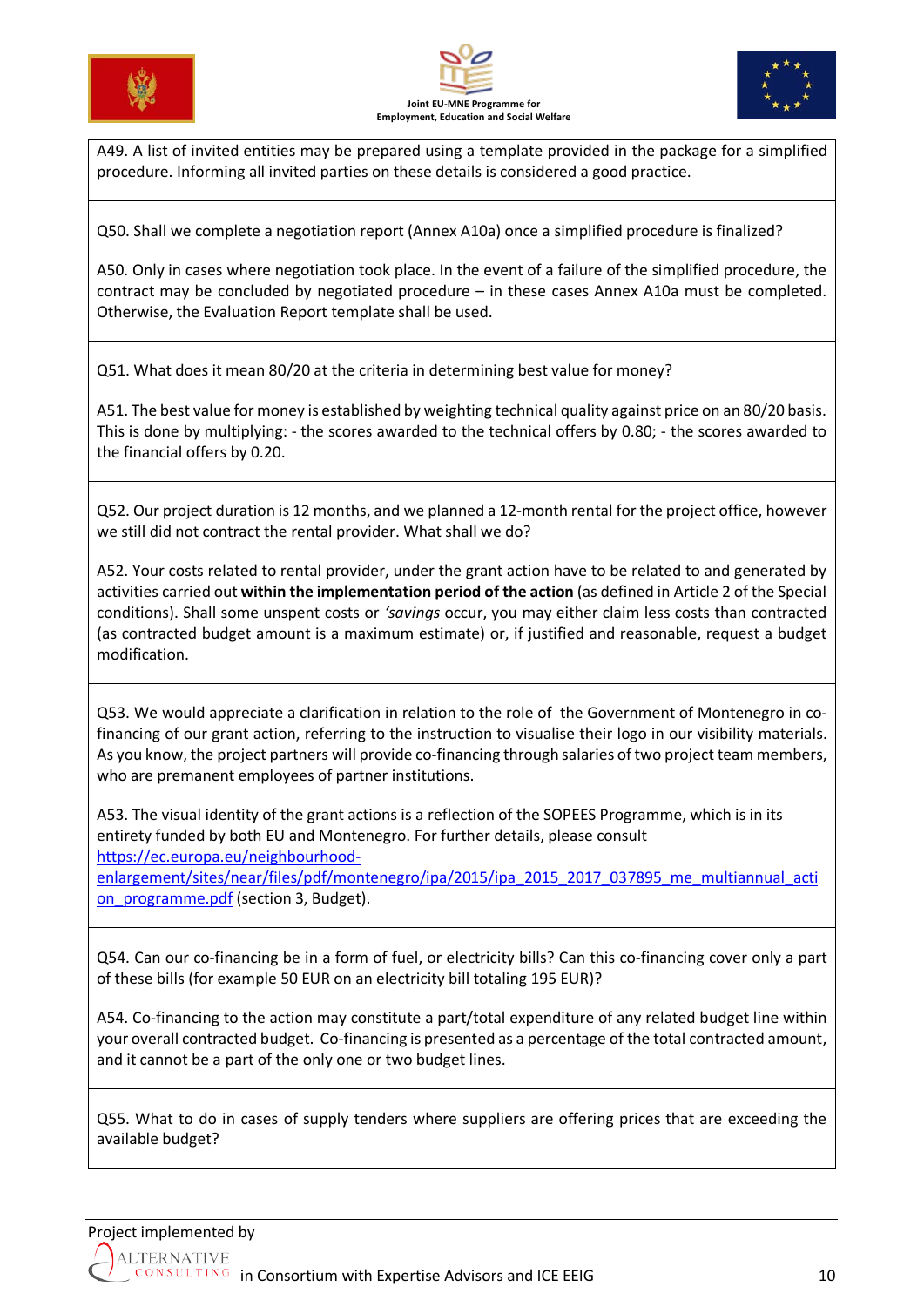





A55. In cases of supply contracts (Section 4.3.9.6. Choice of contractor) the successful tenderer is the one submitting the least expensive tender classified as 'technically compliant' during the technical evaluation. It must be declared to the successful tenderer if it is equal to or lower than the maximum budget available for the contract. If the chosen tender exceeds the maximum budget available for the contract, Section 4.2.6.1(j) applies, as follows: *"Where the tender procedure has been unsuccessful, that is to say, where no qualitatively and/or financially worthwhile tender has been received, in which case, after cancelling the tender procedure, the contracting authority may negotiate with one or more tenderers of its choice, from among those that took part in the invitation to tender, provided that the procurement documents are not substantially altered"*. If the negotiation process fails, the procurement should be repeated.

Q56. Shall we present achieved or planned numbers of beneficiaries in the QMI templates? (section related to SOPEES indicators)

A56. Both. QMIs are slightly modified to allow such presentation.

Q57. Can we launch a tender procedure for services divided per lots, and so procure expertise from various individual experts?

A57. Procurement of services per lots is possible.

Q58. What evidences need to be submitted to claim travel costs? Travel orders only or also tickets and invoices? Is cost for taxi eligible?

A58. See Q17. Beneficiaries may reimburse travel and subsistence costs of the action to their staff on the basis of real costs incurred by their staff (documented by invoices) or on the basis of per diems (daily allowances). If travel costs are not presented in budget line for per diems, invoices/tickets are necessary to claim the costs. Taxi costs may consttitute a part of the per diem, or a travel cost, provided they are as such presented in the budget justification, inter alia

Note however that travel expenses must correspond to affordability (inexpensiveness) criteria, demonstrable on the basis of an assessment. This means that the most cost-efficient means of transportation shall be used (normally public transportation). In case of transport by taxi or by hire car, reimbursement may be permissible on the basis of the actual cost, provided that this cost is not excessive in relation to expenditure for the use of alternative means of transport. Detailed information about evidences related to travel costs are detail explained in the Guidelines for project implementation by grant beneficiaries – Tool 9 on page 3.

Q59. If some service is defined as requiring 20 days to be finalised, is this 20 calendar or working days?

A59. Such provisions should be defined in the tender dossier (defining that a service shall be finalised within 20 calendar or working days. In cases of fee-based contracts, where experts will untimately be required to present timesheets as per work done, and using the general rule that weekend work may take place only exceptionally and with authorisation of the Contracting Authority, it is more likely that the duration in question shall relate to working days and not to calendar days.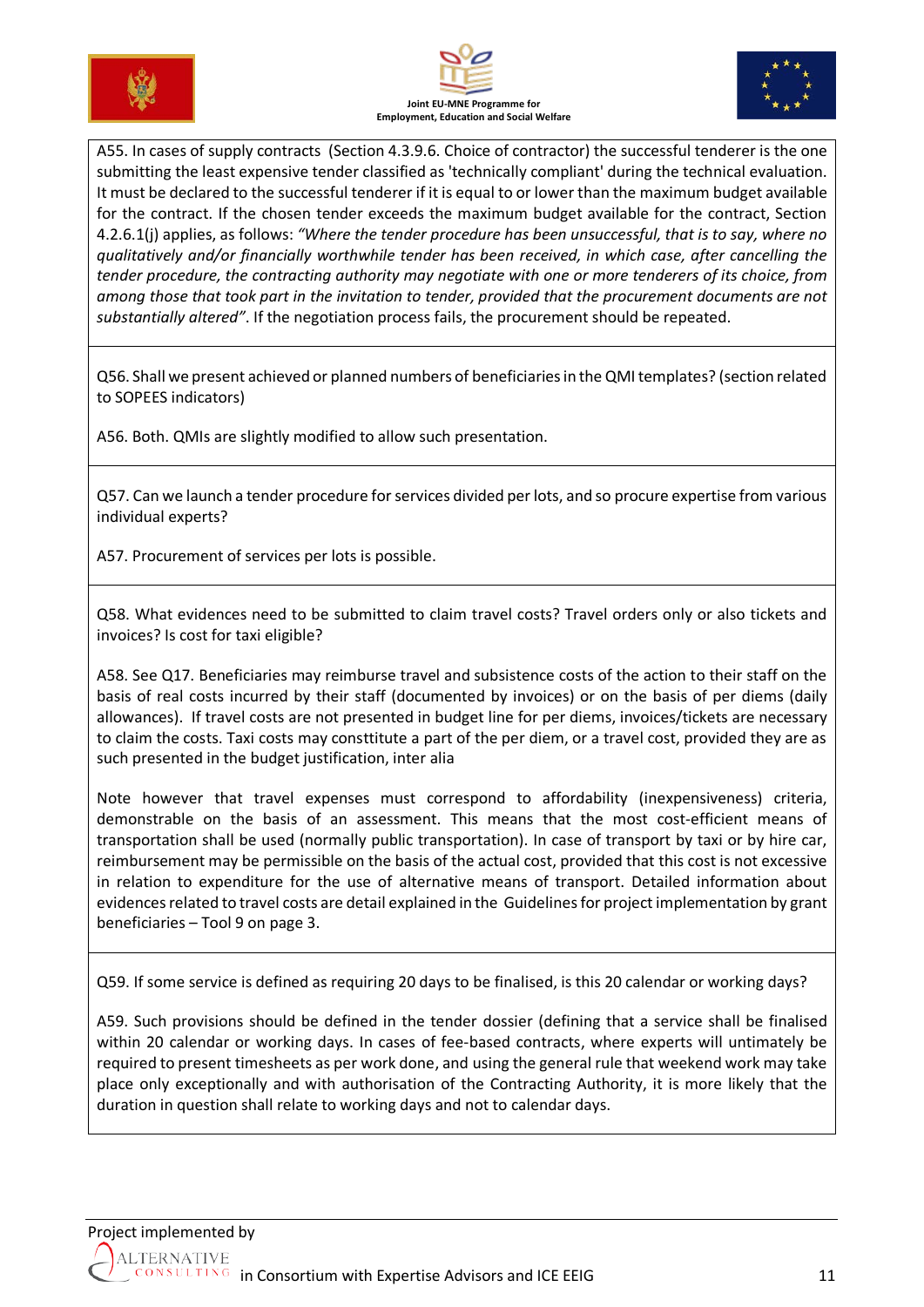





Q60. Should we request the non-cost extension due to COVID-19 situation?

A60. Such request may be prepared, however note that all grant actions are in their early start and that submission of such requests may, in some situations, be considered overly preempted. It is quite likely that current delays, caused by COVID-19 may be easily compensated later, in accelarated implementation.

Q61. Our organisation, a Coordianator under the XX grant action is at the same time an organisation accredited to carry out a certain training programme. While the organisation is a holder of an accreditation permit, a certain number of individuals, some our organisations' staff, some our long – term consultants are accredited trainers of such programme. We cannot procure the services of these accredited trainers to conduct such a programme, as this would be the breach of a conflict of interest principle. On the other hand, the training in question is a core activity under our grant action. What shall we do?

A61. Please note the provisions of the DEVCO Companion [\(https://ec.europa.eu/europeaid/companion/document.do?nodeNumber=19.3.1.2\)](https://ec.europa.eu/europeaid/companion/document.do?nodeNumber=19.3.1.2)

As a general rule, tasks performed by consultants, experts and/or other service providers (e.g. accountants, lawyers, translators, external IT staff, etc…) are to be considered as resulting from implementation contracts (Article 10). Consequently, beneficiaries must award these contracts in accordance with Annex IV. These costs are thus not considered as human resources (budget heading 1) but as other costs/services (notably budget heading 5 or 6).

However, as an exception to the rule, the costs of 'in-house consultants' may be considered as personnel costs regardless of whether the consultants are self-employed or employed by a third party, if the following cumulative conditions are fulfilled in accordance with the terms of the call for proposals and subject to the eligibility of costs:

(a) a beneficiary has a contract to engage the consultant to work for it and (some of) that work involves tasks to be carried out under the action funded by the grant;

(b) the consultant must work under the instructions/supervision of the beneficiary;

(c) the consultant must work in the premises of the beneficiary as a member of the project team;

(d) the output of the work belongs to the beneficiary;

(e) the costs of employing the consultant are reasonable, are in accordance with the normal practices of the beneficiary and are not significantly different from the personnel costs of employees of the same category working under a labour contract for the beneficiary;

(f) travel and subsistence costs related to such consultants' participation in project meetings or other travel relating to the action is directly paid by the beneficiary or in any case according to the beneficiary's own staff procedures.

(g) the consultant uses the beneficiary's infrastructure (i.e. user of the 'indirect costs').

These conditions describe a de facto situation of subordination, as in a traditional labour contract (regardless of the legal form). Therefore in these cases, if the national applicable legislation allows for a de facto employee to be hired under a service contract, and provided that all the conditions stated above